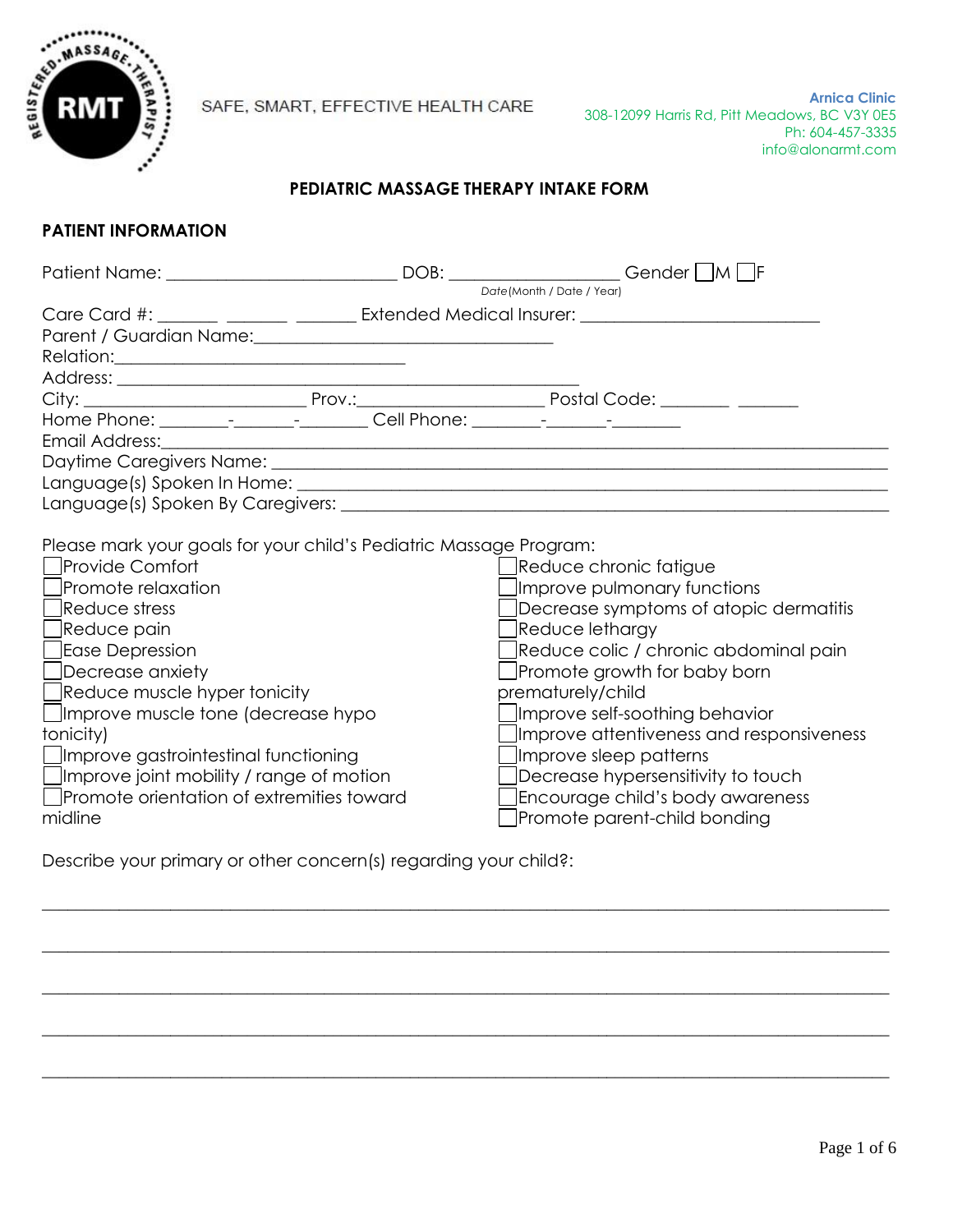

# **HEALTH HISTORY**

| Birth History: $\Box$ Biological Child $\Box$ Adopted<br>  Foster Child<br>Weeks gestation: ______ Delivery: Uvaginal Forceps DC-Section DVacuum Extraction<br>Postpartum complications? No Post (describe): 1<br><b>T</b> es<br>Is your child currently under the care of a primary healthcare provider? $\Box$ No |  |  |  |  |  |  |  |
|---------------------------------------------------------------------------------------------------------------------------------------------------------------------------------------------------------------------------------------------------------------------------------------------------------------------|--|--|--|--|--|--|--|
|                                                                                                                                                                                                                                                                                                                     |  |  |  |  |  |  |  |
|                                                                                                                                                                                                                                                                                                                     |  |  |  |  |  |  |  |
| May I exchange information when necessary with the provider? $\Box$ Yes<br><b>No</b><br>My child is developing:<br>like an average child or his/her age in all areas of development<br>differently than an average child his/her age in any area of development<br>Describe:                                        |  |  |  |  |  |  |  |
| Please list medications, supplements or homeopathic the child is taking past or present:                                                                                                                                                                                                                            |  |  |  |  |  |  |  |
| Medication / Herb / etc. Reason<br>Past / Present<br>Dosage                                                                                                                                                                                                                                                         |  |  |  |  |  |  |  |
|                                                                                                                                                                                                                                                                                                                     |  |  |  |  |  |  |  |

Please mark any of the following that your child now has or has had I the past. Identify the condition and location where applicable.

| <b>Now</b> | Past | Condition<br><b>Skin Conditions</b><br>(Includes rashes, topical<br>allergies, fungal infections,<br>etc.<br>$Type \_$<br>$\begin{picture}(150,10) \put(0,0){\vector(1,0){100}} \put(15,0){\vector(1,0){100}} \put(15,0){\vector(1,0){100}} \put(15,0){\vector(1,0){100}} \put(15,0){\vector(1,0){100}} \put(15,0){\vector(1,0){100}} \put(15,0){\vector(1,0){100}} \put(15,0){\vector(1,0){100}} \put(15,0){\vector(1,0){100}} \put(15,0){\vector(1,0){100}} \put(15,0){\vector(1,0){100}}$ | <b>Now</b> | Past | Condition<br><b>Respiratory Conditions</b><br>(Includes sinus, lung and bronchial<br>conditions, etc.)<br>$Type \begin{tabular}{c} \hline \rule[1mm]{1mm}{6mm} \rule[1mm]{2mm}{6mm} \rule[1mm]{2mm}{6mm} \rule[1mm]{2mm}{6mm} \rule[1mm]{2mm}{6mm} \rule[1mm]{2mm}{6mm} \rule[1mm]{2mm}{6mm} \rule[1mm]{2mm}{6mm} \rule[1mm]{2mm}{6mm} \rule[1mm]{2mm}{6mm} \rule[1mm]{2mm}{6mm} \rule[1mm]{2mm}{6mm} \rule[1mm]{2mm}{6mm} \rule[1mm]{2mm}{6mm} \rule[1mm]{2mm}{6mm} \rule[1mm]{2mm}{6mm} \rule[1mm]{2mm}{6mm} \rule[1$<br>$Location$ $_________$ |
|------------|------|----------------------------------------------------------------------------------------------------------------------------------------------------------------------------------------------------------------------------------------------------------------------------------------------------------------------------------------------------------------------------------------------------------------------------------------------------------------------------------------------|------------|------|---------------------------------------------------------------------------------------------------------------------------------------------------------------------------------------------------------------------------------------------------------------------------------------------------------------------------------------------------------------------------------------------------------------------------------------------------------------------------------------------------------------------------------------------------|
|            |      | <b>Muscle Conditions</b><br>(Includes strains, tendonitis,<br>Spasms, cramps)<br>$Type \_\_$<br>Location                                                                                                                                                                                                                                                                                                                                                                                     |            |      | <b>Circulatory Conditions</b><br>(Includes heart, blood pressure,<br>arteries and venous conditions, etc.)<br>$Type \_\_$<br>Location <b>Algebra 1996</b>                                                                                                                                                                                                                                                                                                                                                                                         |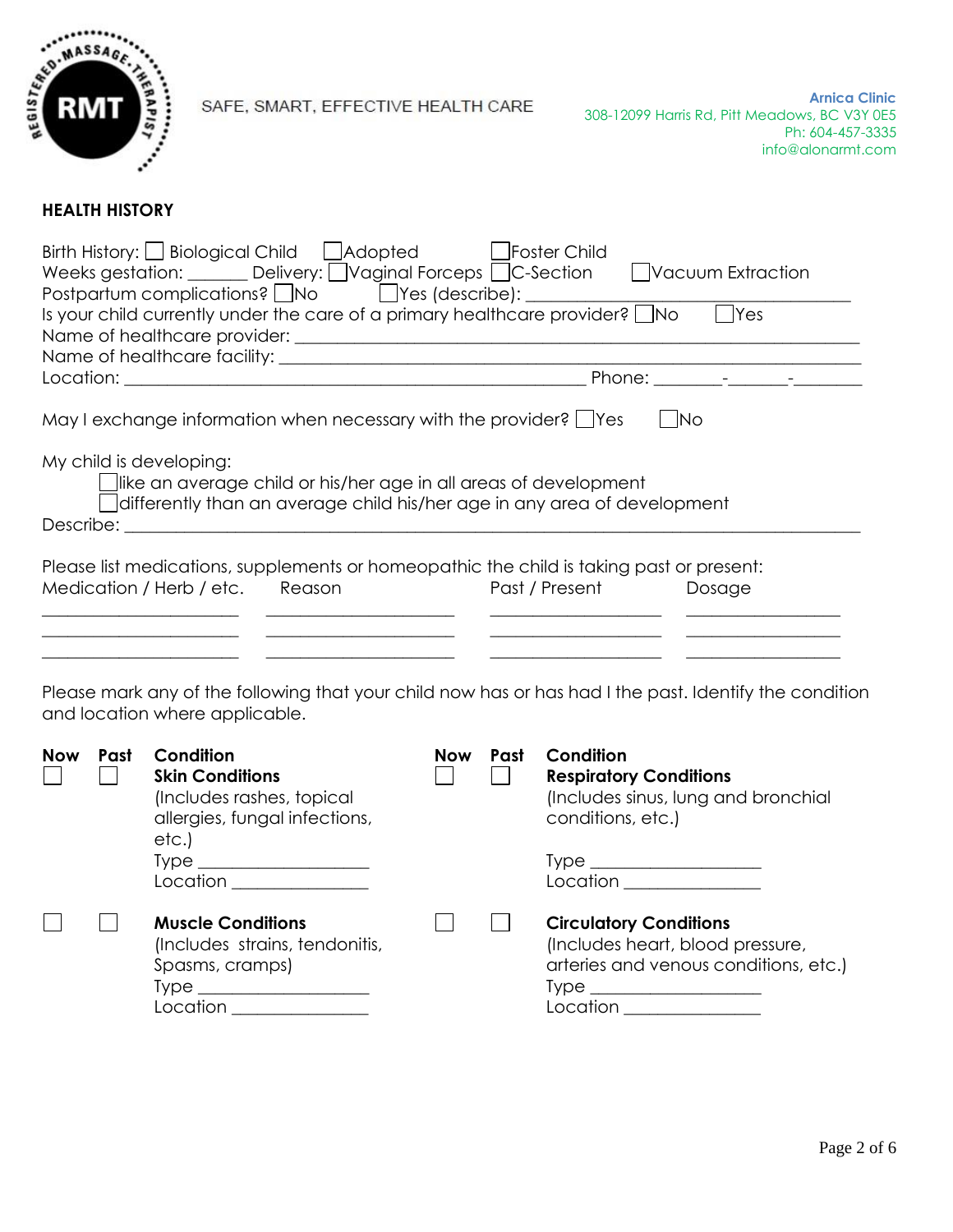

**Arnica Clinic** 308-12099 Harris Rd, Pitt Meadows, BC V3Y 0E5 Ph: 604-457-3335 info@alonarmt.com

| <b>Now</b> | Past | Condition<br><b>Joint Conditions</b><br>(Includes sprain, arthritis,<br>Degenerating joints)<br>$Type \_$<br>Location                                                                                                                                                                                                                                                                                                                        | <b>Now</b> | Past | Condition<br><b>Reproductive Conditions</b><br>(Includes pregnancy, prostate,<br>menstruation)<br>$Type \begin{tabular}{c} \hline \rule[1mm]{1mm}{6mm} \end{tabular}$<br>Location |  |
|------------|------|----------------------------------------------------------------------------------------------------------------------------------------------------------------------------------------------------------------------------------------------------------------------------------------------------------------------------------------------------------------------------------------------------------------------------------------------|------------|------|-----------------------------------------------------------------------------------------------------------------------------------------------------------------------------------|--|
|            |      | <b>Nervous System Conditions</b><br>(Includes numbness, tingling,<br>Nerve damage, shingles, etc.)                                                                                                                                                                                                                                                                                                                                           |            |      | <b>Digestive Conditions</b><br>(Includes constipation, diarrhea, ulcers)                                                                                                          |  |
|            |      | $Type \_\_$<br>Location                                                                                                                                                                                                                                                                                                                                                                                                                      |            |      | $Type \_$<br>Location                                                                                                                                                             |  |
|            |      | <b>Infectious or Communicable Conditions</b>                                                                                                                                                                                                                                                                                                                                                                                                 |            |      | <b>Other Conditions</b><br>(Includes any other health conditions)<br>Not previously listed)                                                                                       |  |
|            |      | $Type \begin{tabular}{c} \hline \rule[1mm]{1mm}{6mm} \rule[1mm]{1mm}{6mm} \rule[1mm]{1mm}{6mm} \rule[1mm]{1mm}{6mm} \rule[1mm]{1mm}{6mm} \rule[1mm]{1mm}{6mm} \rule[1mm]{1mm}{6mm} \rule[1mm]{1mm}{6mm} \rule[1mm]{1mm}{6mm} \rule[1mm]{1mm}{6mm} \rule[1mm]{1mm}{6mm} \rule[1mm]{1mm}{6mm} \rule[1mm]{1mm}{6mm} \rule[1mm]{1mm}{6mm} \rule[1mm]{1mm}{6mm} \rule[1mm]{1mm}{6mm} \rule[1mm]{1mm}{6mm} \rule[1$<br>Location <u>___________</u> |            |      | $Type \_$<br>Location _______________                                                                                                                                             |  |

Other medical conditions, symptoms and / or further explanations:

Please list any recent accidents, significant illnesses and infections (give approximate dates) :

 $\_$  ,  $\_$  ,  $\_$  ,  $\_$  ,  $\_$  ,  $\_$  ,  $\_$  ,  $\_$  ,  $\_$  ,  $\_$  ,  $\_$  ,  $\_$  ,  $\_$  ,  $\_$  ,  $\_$  ,  $\_$  ,  $\_$  ,  $\_$  ,  $\_$  ,  $\_$  ,  $\_$  ,  $\_$  ,  $\_$  ,  $\_$  ,  $\_$  ,  $\_$  ,  $\_$  ,  $\_$  ,  $\_$  ,  $\_$  ,  $\_$  ,  $\_$  ,  $\_$  ,  $\_$  ,  $\_$  ,  $\_$  ,  $\_$  ,  $\_$  ,  $\_$  ,  $\_$  ,  $\_$  ,  $\_$  ,  $\_$  ,  $\_$  ,  $\_$  ,  $\_$  ,  $\_$  ,  $\_$  ,  $\_$  ,  $\_$  ,  $\_$  ,  $\_$  ,  $\_$  ,  $\_$  ,  $\_$  ,  $\_$  ,  $\_$  ,  $\_$  ,  $\_$  ,  $\_$  ,  $\_$  ,  $\_$  ,  $\_$  ,  $\_$  ,  $\_$  ,  $\_$  ,  $\_$  ,  $\_$  ,  $\_$  ,  $\_$  ,  $\_$  ,  $\_$  ,  $\_$  ,  $\_$  ,

 $\_$  ,  $\_$  ,  $\_$  ,  $\_$  ,  $\_$  ,  $\_$  ,  $\_$  ,  $\_$  ,  $\_$  ,  $\_$  ,  $\_$  ,  $\_$  ,  $\_$  ,  $\_$  ,  $\_$  ,  $\_$  ,  $\_$  ,  $\_$  ,  $\_$  ,  $\_$  ,  $\_$  ,  $\_$  ,  $\_$  ,  $\_$  ,  $\_$  ,  $\_$  ,  $\_$  ,  $\_$  ,  $\_$  ,  $\_$  ,  $\_$  ,  $\_$  ,  $\_$  ,  $\_$  ,  $\_$  ,  $\_$  ,  $\_$  ,  $\_$  , and the contribution of the contribution of the contribution of the contribution of  $\mathcal{L}_\text{max}$ 

 $\_$  ,  $\_$  ,  $\_$  ,  $\_$  ,  $\_$  ,  $\_$  ,  $\_$  ,  $\_$  ,  $\_$  ,  $\_$  ,  $\_$  ,  $\_$  ,  $\_$  ,  $\_$  ,  $\_$  ,  $\_$  ,  $\_$  ,  $\_$  ,  $\_$  ,  $\_$  ,  $\_$  ,  $\_$  ,  $\_$  ,  $\_$  ,  $\_$  ,  $\_$  ,  $\_$  ,  $\_$  ,  $\_$  ,  $\_$  ,  $\_$  ,  $\_$  ,  $\_$  ,  $\_$  ,  $\_$  ,  $\_$  ,  $\_$  ,  $\_$  , and the set of the set of the set of the set of the set of the set of the set of the set of the set of the set of the set of the set of the set of the set of the set of the set of the set of the set of the set of th

 $\_$  , and the set of the set of the set of the set of the set of the set of the set of the set of the set of the set of the set of the set of the set of the set of the set of the set of the set of the set of the set of th  $\_$  , and the set of the set of the set of the set of the set of the set of the set of the set of the set of the set of the set of the set of the set of the set of the set of the set of the set of the set of the set of th

Please list any special dietary / nutritional considerations or allergies (food and nonfood) :

How do these symptoms affect the child's daily life?: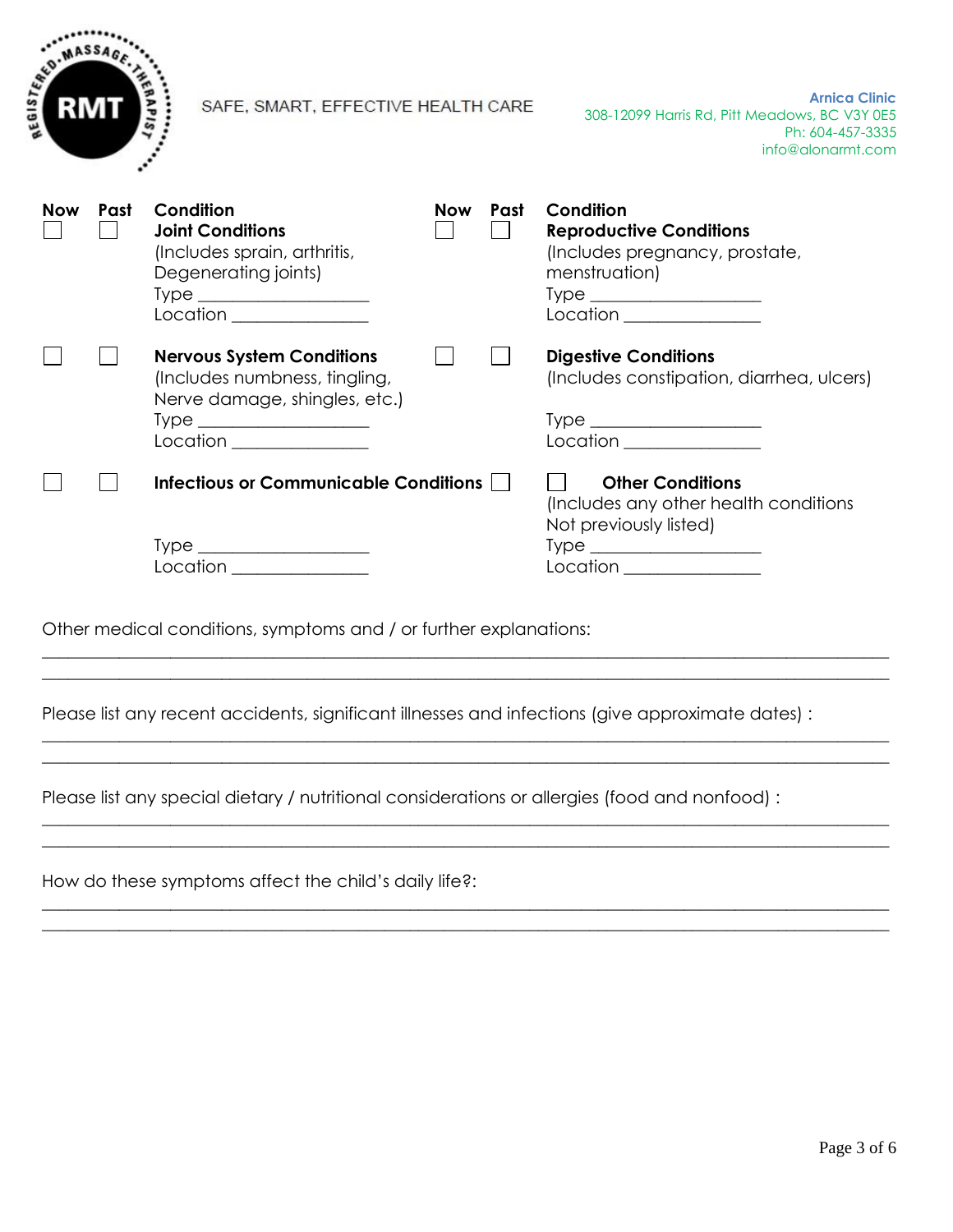

#### **THERAPEUTIC HISTORY**

Has your child ever received massage or another bodywork therapy (professionally or by a parent's touch)? (example: yoga therapy, cranial sacral therapy, bioaquatic therapy) No Yes (Please explain): \_\_\_\_\_\_\_\_\_\_\_\_\_\_\_\_\_\_\_\_\_\_\_\_\_\_\_\_\_\_\_\_\_\_\_\_\_\_\_\_\_\_\_\_\_\_\_\_\_\_\_\_\_\_\_\_\_\_\_\_\_\_\_\_\_\_\_\_\_\_

 $\_$  , and the set of the set of the set of the set of the set of the set of the set of the set of the set of the set of the set of the set of the set of the set of the set of the set of the set of the set of the set of th  $\_$  , and the set of the set of the set of the set of the set of the set of the set of the set of the set of the set of the set of the set of the set of the set of the set of the set of the set of the set of the set of th

| Please list other complementary therapies or educational programs in which your child participates: |        |         |                         |  |  |  |  |
|-----------------------------------------------------------------------------------------------------|--------|---------|-------------------------|--|--|--|--|
| Therapy / Program                                                                                   | Reason | Started | Practitioner            |  |  |  |  |
|                                                                                                     |        |         |                         |  |  |  |  |
|                                                                                                     |        |         |                         |  |  |  |  |
| May I exchange information when necessary with this provider?                                       |        |         | <b>Yes</b><br><b>No</b> |  |  |  |  |

 $\_$  ,  $\_$  ,  $\_$  ,  $\_$  ,  $\_$  ,  $\_$  ,  $\_$  ,  $\_$  ,  $\_$  ,  $\_$  ,  $\_$  ,  $\_$  ,  $\_$  ,  $\_$  ,  $\_$  ,  $\_$  ,  $\_$  ,  $\_$  ,  $\_$  ,  $\_$  ,  $\_$  ,  $\_$  ,  $\_$  ,  $\_$  ,  $\_$  ,  $\_$  ,  $\_$  ,  $\_$  ,  $\_$  ,  $\_$  ,  $\_$  ,  $\_$  ,  $\_$  ,  $\_$  ,  $\_$  ,  $\_$  ,  $\_$  ,  $\_$  , and the set of the set of the set of the set of the set of the set of the set of the set of the set of the set of the set of the set of the set of the set of the set of the set of the set of the set of the set of th

Has your child been evaluated for or diagnosed with Sensory Integration Disorder? No Yes (Please evaluation, diagnosis and / or therapy program):

How does your child respond to touch / movement?

| Does your child:                                                 | <b>Never</b> | Some | Often | Always | In the past | This is a problem |
|------------------------------------------------------------------|--------------|------|-------|--------|-------------|-------------------|
| Dislike being held or cuddled?                                   |              |      |       |        |             |                   |
| Seem irritated when touched?                                     |              |      |       |        |             |                   |
| Bang or hit head on purpose?                                     |              |      |       |        |             |                   |
| Seem overly aware of touch, texture or<br>temperature?           |              |      |       |        |             |                   |
| Have an increased response to pain?                              |              |      |       |        |             |                   |
| Lack awareness of being touched?                                 |              |      |       |        |             |                   |
| Bite, chew or suck on blanket / pacifier /<br>something to calm? |              |      |       |        |             |                   |
| Frequently bump into or push people or<br>items?                 |              |      |       |        |             |                   |
| Have a strong need to touch objects<br>and people?               |              |      |       |        |             |                   |
| Try to bite people?                                              |              |      |       |        |             |                   |
| Dislike being bounced, rocked or<br>swung?                       |              |      |       |        |             |                   |
| Seek out rough-housing play?                                     |              |      |       |        |             |                   |
| Have fear in space (i.e. on stairs, heights,<br>$etc.$ )?        |              |      |       |        |             |                   |
| Dislike being off balance?                                       |              |      |       |        |             |                   |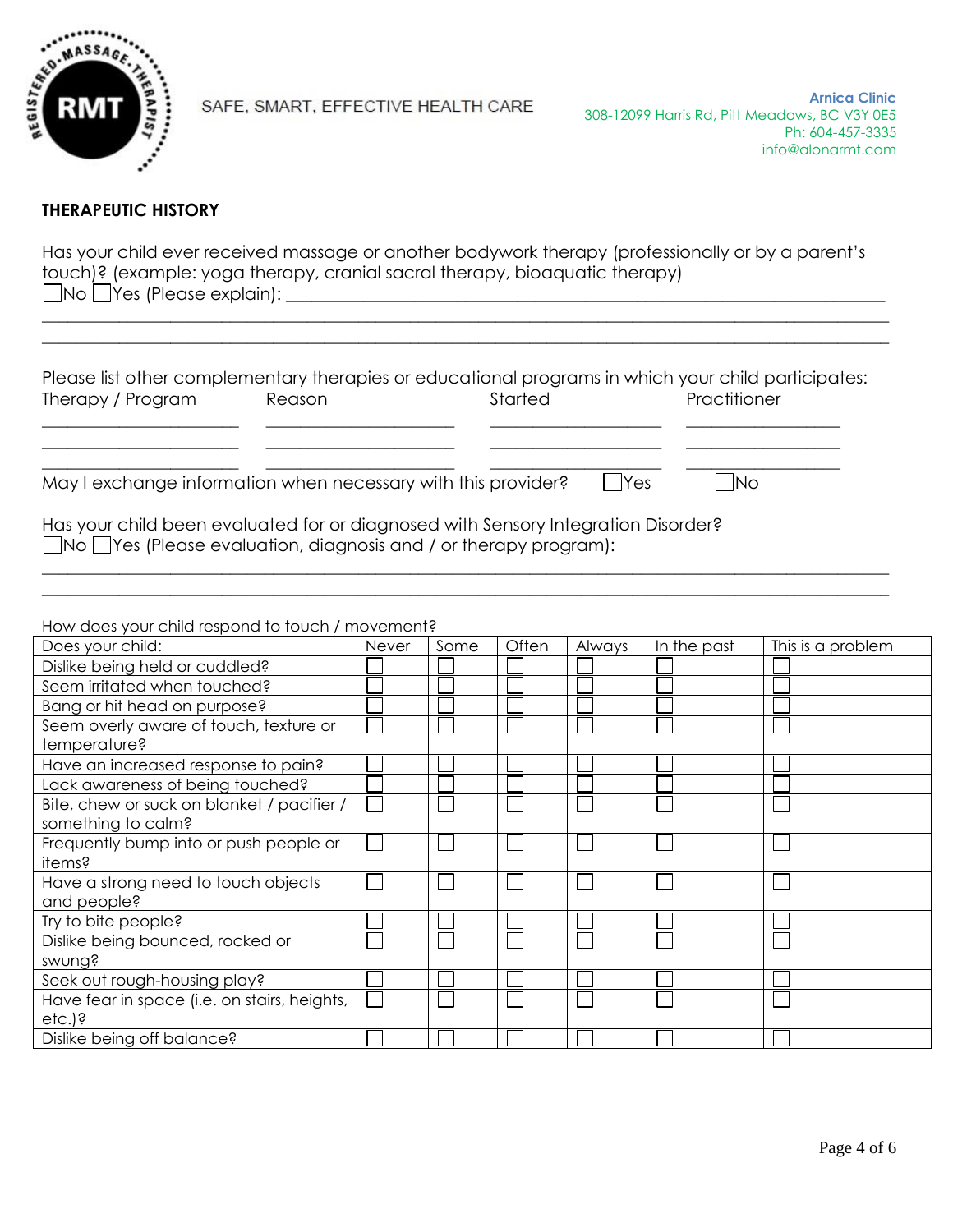

#### **PERSONAL HISTORY**

Please describe your child's communication style: □Verbal □Word Approximations □ASL □PECS □Augmentative Device □Gestures □None Other: How does your child deal with change? What types of methods does your child use to manage stressful situations (self-soothing techniques)?  $\_$  , and the set of the set of the set of the set of the set of the set of the set of the set of the set of the set of the set of the set of the set of the set of the set of the set of the set of the set of the set of th What makes your child  $(And, how do you deal with it):$ Happy? \_\_\_\_\_\_\_\_\_\_\_\_\_\_\_\_\_\_\_\_\_\_\_\_\_\_\_\_\_\_\_\_\_\_\_\_\_ \_\_\_\_\_\_\_\_\_\_\_\_\_\_\_\_\_\_\_\_\_\_\_\_\_\_\_\_\_\_\_\_\_\_\_\_\_\_\_\_\_\_\_ Sad? \_\_\_\_\_\_\_\_\_\_\_\_\_\_\_\_\_\_\_\_\_\_\_\_\_\_\_\_\_\_\_\_\_\_\_\_\_ \_\_\_\_\_\_\_\_\_\_\_\_\_\_\_\_\_\_\_\_\_\_\_\_\_\_\_\_\_\_\_\_\_\_\_\_\_\_\_\_\_\_\_ Angry? \_\_\_\_\_\_\_\_\_\_\_\_\_\_\_\_\_\_\_\_\_\_\_\_\_\_\_\_\_\_\_\_\_\_\_\_\_ \_\_\_\_\_\_\_\_\_\_\_\_\_\_\_\_\_\_\_\_\_\_\_\_\_\_\_\_\_\_\_\_\_\_\_\_\_\_\_\_\_\_\_ Stressed? \_\_\_\_\_\_\_\_\_\_\_\_\_\_\_\_\_\_\_\_\_\_\_\_\_\_\_\_\_\_\_\_\_\_\_\_ \_\_\_\_\_\_\_\_\_\_\_\_\_\_\_\_\_\_\_\_\_\_\_\_\_\_\_\_\_\_\_\_\_\_\_\_\_\_\_\_\_\_\_ Excited? \_\_\_\_\_\_\_\_\_\_\_\_\_\_\_\_\_\_\_\_\_\_\_\_\_\_\_\_\_\_\_\_\_\_\_\_\_ \_\_\_\_\_\_\_\_\_\_\_\_\_\_\_\_\_\_\_\_\_\_\_\_\_\_\_\_\_\_\_\_\_\_\_\_\_\_\_\_\_\_\_ Does your child attend school / preschool / daycare?  $\Box$  No  $\Box$  Yes If yes, what are his/her teacher's name(s)? \_\_\_\_\_\_\_\_\_\_\_\_\_\_\_\_\_\_\_\_\_\_\_\_\_\_\_\_\_\_\_\_\_\_\_\_\_\_\_\_\_\_\_\_\_\_\_\_\_\_\_\_\_ What are the names/types of his/her pets? What are the names of his/her sibling? What are the names of his/her friends? \_\_\_\_\_\_\_\_\_\_\_\_\_\_\_\_\_\_\_\_\_\_\_\_\_\_\_\_\_\_\_\_\_\_\_\_\_\_\_\_\_\_\_\_\_\_\_\_\_\_\_\_\_\_\_\_\_ What types of exercise interests your child? \_\_\_\_\_\_\_\_\_\_\_\_\_\_\_\_\_\_\_\_\_\_\_\_\_\_\_\_\_\_\_\_\_\_\_

 $\_$  , and the set of the set of the set of the set of the set of the set of the set of the set of the set of the set of the set of the set of the set of the set of the set of the set of the set of the set of the set of th

 $\_$  , and the set of the set of the set of the set of the set of the set of the set of the set of the set of the set of the set of the set of the set of the set of the set of the set of the set of the set of the set of th

 $\_$  , and the set of the set of the set of the set of the set of the set of the set of the set of the set of the set of the set of the set of the set of the set of the set of the set of the set of the set of the set of th

 $\_$  ,  $\_$  ,  $\_$  ,  $\_$  ,  $\_$  ,  $\_$  ,  $\_$  ,  $\_$  ,  $\_$  ,  $\_$  ,  $\_$  ,  $\_$  ,  $\_$  ,  $\_$  ,  $\_$  ,  $\_$  ,  $\_$  ,  $\_$  ,  $\_$  ,  $\_$  ,  $\_$  ,  $\_$  ,  $\_$  ,  $\_$  ,  $\_$  ,  $\_$  ,  $\_$  ,  $\_$  ,  $\_$  ,  $\_$  ,  $\_$  ,  $\_$  ,  $\_$  ,  $\_$  ,  $\_$  ,  $\_$  ,  $\_$  ,

 $\_$  , and the set of the set of the set of the set of the set of the set of the set of the set of the set of the set of the set of the set of the set of the set of the set of the set of the set of the set of the set of th

How does your child prefer to spend his/her time (hobbies/interests)?